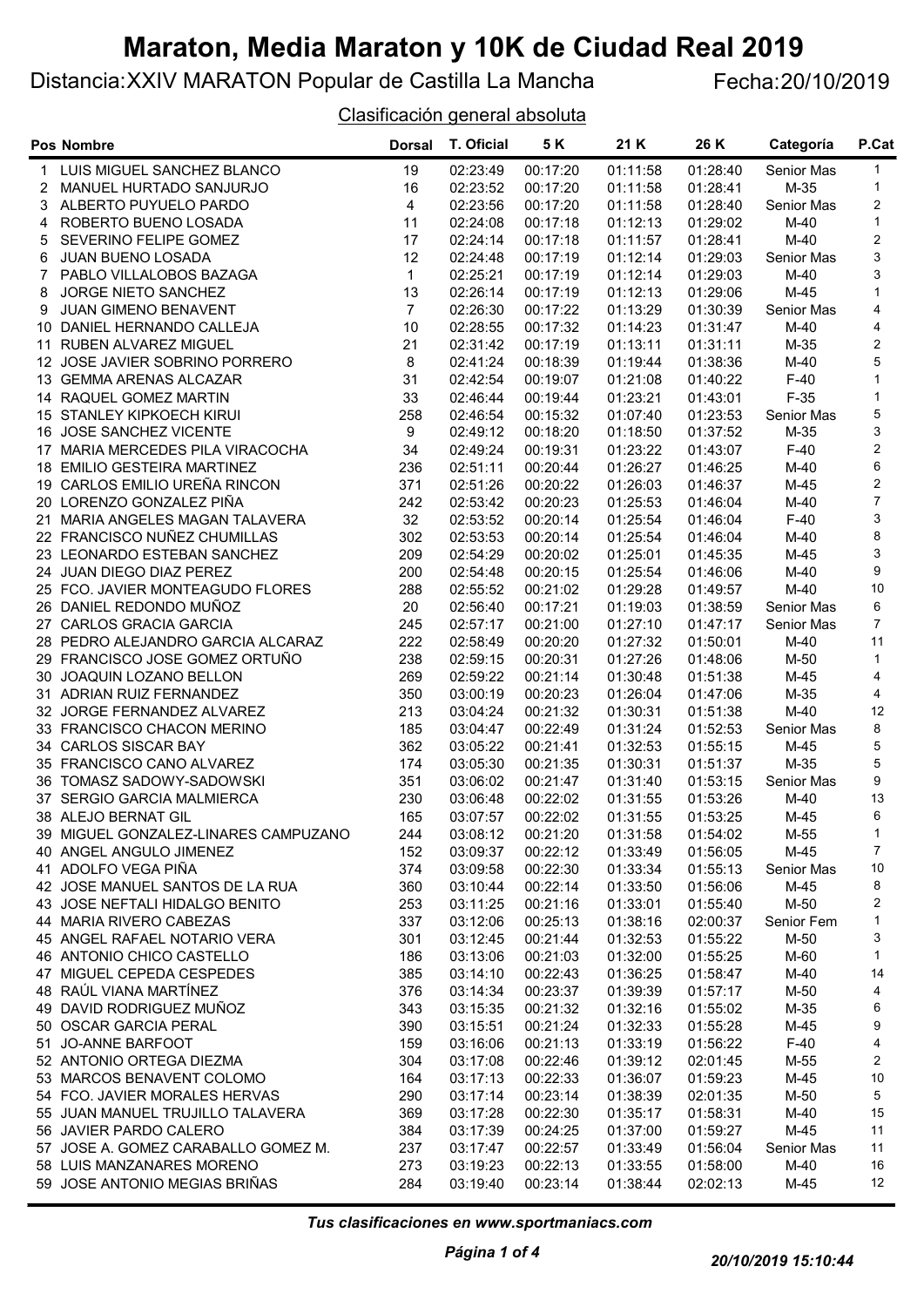Distancia:XXIV MARATON Popular de Castilla La Mancha Fecha:20/10/2019

Clasificación general absoluta

| <b>Pos Nombre</b>                    | <b>Dorsal</b> | <b>T. Oficial</b> | 5 K      | 21 K     | 26 K     | Categoría   | P.Cat            |
|--------------------------------------|---------------|-------------------|----------|----------|----------|-------------|------------------|
| 60 JESUS BEAS ARCO                   | 161           | 03:19:49          | 00:24:23 | 01:42:21 | 02:05:21 | M-35        | 7                |
| 61 MIGUEL TORRES NAVARRO             | 367           | 03:20:04          | 00:23:42 | 01:41:02 | 02:04:23 | $M-45$      | 13               |
| 62 MARCIAL GONZALEZ RIVERO           | 243           | 03:21:13          | 00:23:33 | 01:39:37 | 02:03:21 | M-55        | 3                |
| 63 DANIEL BUSTAMANTE SEPULVEDA       | 168           | 03:21:21          | 00:23:19 | 01:39:38 | 02:03:22 | $M-45$      | 14               |
| 64 MIGUEL ANGEL RODRIGUEZ AMORES     | 340           | 03:21:21          | 00:23:19 | 01:39:37 | 02:03:22 | M-40        | 17               |
| 65 JESUS ANGEL MARTIN DIAZ           | 275           | 03:22:18          | 00:23:36 | 01:39:37 | 02:03:21 | M-35        | $\bf 8$          |
| 66 CLIFTON CLARIS                    | 188           | 03:22:24          | 00:23:44 | 01:40:28 | 02:04:16 | $M-45$      | 15               |
| 67 ALEJANDRO LOPEZ NICOLAS           | 265           | 03:23:06          | 00:24:43 | 01:41:53 | 02:05:54 | Senior Mas  | 12               |
| 68 RAFAEL GARCIA RAMIREZ             | 234           | 03:23:07          | 00:24:42 | 01:41:53 | 02:05:54 | M-55        | 4                |
| 69 MIGUEL URBANO MARQUEZ             | 370           | 03:23:07          | 00:24:43 | 01:41:53 | 02:05:55 | $M-35$      | $\boldsymbol{9}$ |
| 70 JAVIER CAMPO LINARES              | 172           | 03:23:08          | 00:23:01 | 01:38:36 | 02:02:56 | $M-40$      | 18               |
| 71 DAVID CEA NUÑEZ                   | 182           | 03:23:19          | 00:20:14 | 01:26:41 | 01:48:09 | $M-35$      | 10               |
| 72 JUANJO ENRIQUE-TARANCON           | 206           | 03:23:26          | 00:24:35 | 01:42:40 | 02:06:29 | $M-45$      | 16               |
| 73 JOSE CARLOS CORCHERO CABELLO      | 192           | 03:23:56          | 00:25:11 | 01:43:09 | 02:06:33 | $M-45$      | 17               |
| 74 ANGEL ABEL PERULERO MARTIN        | 324           | 03:25:21          | 00:25:30 | 01:43:44 | 02:07:41 | $M-35$      | 11               |
| 75 EDUARDO SANCHEZ GARCIA            | 355           | 03:25:29          | 00:24:15 | 01:40:21 | 02:04:14 | M-40        | 19               |
| 76 GREGORIO RODRIGUEZ DE ISLA MADRID | 341           | 03:25:44          | 00:25:29 | 01:43:57 | 02:07:48 | $M-45$      | 18               |
| 77 ROBERTO COLLADO NAVARRO           | 190           | 03:26:26          | 00:21:12 | 01:33:22 | 01:57:48 | Senior Mas  | 13               |
| 78 JAVIER GARCIA LOPEZ               | 229           | 03:26:33          | 00:24:41 | 01:44:07 | 02:08:39 | Sub 23 masc | $\mathbf{1}$     |
| 79 MARIANO SANCHEZ                   | 353           | 03:26:38          | 00:25:30 | 01:43:44 | 02:07:41 | Senior Mas  | 14               |
| 80 ATANASIO HERRERA CUCHILLERO       | 251           | 03:27:17          | 00:23:33 | 01:39:38 | 02:03:27 | M-55        | 5                |
| 81 JOSE ANTONIO SANCHEZ SERRANO      | 311           | 03:27:26          | 00:22:33 | 01:36:53 | 02:01:06 | M-50        | 6                |
| 82 CARLOS PEINADO SANCHEZ            | 313           | 03:27:35          | 00:25:01 | 01:43:56 | 02:07:49 | Senior Mas  | 15               |
| 83 RAMON GARCIA ALDARIA              | 223           | 03:28:04          | 00:23:18 | 01:39:38 | 02:04:51 | $M-40$      | 20               |
| 84 CARLOS PEDROSA GOMEZ              | 312           | 03:28:16          | 00:25:10 | 01:42:55 | 02:07:09 | $M-45$      | 19               |
| 85 ANTONIO PEINADO TORO              | 314           | 03:28:21          | 00:24:21 | 01:41:18 | 02:05:30 | M-50        | $\overline{7}$   |
| 86 ALBERTO GRACIA MARIN              | 246           | 03:28:28          | 00:25:28 | 01:43:57 | 02:07:48 | $M-35$      | 12               |
| 87 JOSE ANGEL MORA NARANJO           | 289           | 03:29:07          | 00:25:26 | 01:45:46 | 02:10:31 | $M-40$      | 21               |
| 88 AGUSTIN LINARES GARCIA            | 262           | 03:29:07          | 00:25:27 | 01:45:48 | 02:10:33 | M-50        | $\bf 8$          |
| 89 CARLOS GARCIA ABADILLO ALIAGA     | 221           | 03:29:24          | 00:25:29 | 01:45:47 | 02:10:33 | M-55        | $\,6\,$          |
| 90 JOSE CARLOS DIAZ YEBENES          | 201           | 03:29:27          | 00:25:28 | 01:45:47 | 02:10:31 | $M-40$      | 22               |
| 91 JOSE MANUEL FERNANDEZ RODRIGUEZ   | 214           | 03:29:31          | 00:25:28 | 01:43:57 | 02:07:48 | M-45        | 20               |
| 92 JOSE ANTONIO SUAREZ ROLDAN        | 363           | 03:29:36          | 00:25:34 | 01:45:47 | 02:10:33 | $M-45$      | 21               |
| 93 ANA BELEN MUÑOZ RUIZ              | 296           | 03:29:42          | 00:23:42 | 01:41:29 | 02:06:01 | $F-35$      | $\sqrt{2}$       |
| 94 MANUEL GONZALEZ ESCOBAR           | 241           | 03:29:44          | 00:25:41 | 01:45:48 | 02:10:32 | M-50        | 9                |
| 95 ISRAEL LOPEZ CAMACHO              | 263           | 03:29:45          | 00:25:46 | 01:43:45 | 02:07:41 | Senior Mas  | 16               |
| 96 JOAQUIN PEREZ DE PABLO            | 320           | 03:29:46          | 00:23:37 | 01:41:22 | 02:05:45 | M-55        | $\overline{7}$   |
| 97 JULIAN GARCIA MUÑOZ               | 232           | 03:29:48          | 00:25:09 | 01:44:31 | 02:08:56 | Senior Mas  | 17               |
| 98 JORGE APARICI JERICO              | 153           | 03:30:10          | 00:25:18 | 01:44:30 | 02:08:53 | $M-45$      | 22               |
| 99 JUAN MANUEL BURGOS MOLINERO       | 167           | 03:30:48          | 00:25:16 | 01:45:47 | 02:10:32 | $M-45$      | 23               |
| 100 JAVIER CARMONA REGUILLOS         | 176           | 03:31:04          | 00:24:24 | 01:43:19 | 02:08:09 | Senior Mas  | 18               |
| 101 JOSE LOPEZ RODRIGUEZ             | 267           | 03:31:27          | 00:22:46 | 01:36:07 | 01:59:30 | $M-45$      | 24               |
| 102 IÑIGO GALLEGO SOLABARRIETA       | 220           | 03:32:28          | 00:25:38 | 01:44:16 | 02:08:43 | $M-45$      | 25               |
| 103 RAFAEL CASTRO MELERO             | 180           | 03:32:52          | 00:25:27 | 01:45:48 | 02:10:31 | $M-40$      | 23               |
| 104 JAVIER GARCIA GARCIA             | 227           | 03:32:56          | 00:25:41 | 01:45:47 | 02:10:32 | M-45        | 26               |
| 105 DAVID PEREIRA HIERRO             | 317           | 03:33:40          | 00:25:41 | 01:45:49 | 02:10:34 | M-40        | 24               |
| 106 MARCELO MADRID DIAZ              | 271           | 03:33:49          | 00:23:07 | 01:39:20 | 02:03:55 | M-65        | $\mathbf{1}$     |
| 107 JOSE MIGUEL RIOS CABALLERO       | 336           | 03:35:10          | 00:23:30 | 01:40:45 | 02:05:12 | M-35        | 13               |
| 108 ANTONIO MARTIN FERNANDEZ         | 383           | 03:36:12          | 00:24:11 | 01:42:39 | 02:07:57 | M-55        | 8                |
| 109 ISRAEL LAGUNA SAEZ               | 260           | 03:36:28          | 00:25:16 | 01:47:26 | 02:12:52 | $M-45$      | 27               |
| 110 HUGO TORDESILLAS VILLUENDAS      | 365           | 03:36:28          | 00:25:44 | 01:44:33 | 02:09:04 | Senior Mas  | 19               |
| 111 RAMIRO PEREZ GARCIA              | 321           | 03:37:31          | 00:26:52 | 01:51:37 | 02:18:01 | M-55        | 9                |
| 112 JOSE JAIME GARCIA PEREZ          | 233           | 03:39:09          | 00:25:05 | 01:47:31 | 02:13:10 | $M-45$      | 28               |
| 113 BENITO CARMONA REGUILLOS         | 175           | 03:40:04          | 00:26:39 | 01:49:11 | 02:15:21 | $M-35$      | 14               |
| 114 JOSE ANTONIO ARANDA FERNANDEZ    | 154           | 03:40:56          | 00:27:02 | 01:50:56 | 02:17:20 | M-35        | 15               |
| 115 SERGIO PELAEZ MERINO             | 316           | 03:41:35          | 00:26:30 | 01:49:07 | 02:15:07 | Senior Mas  | 20               |
| 116 MARIA ORTEGA LOPEZ               | 305           | 03:41:49          | 00:25:59 | 01:49:11 | 02:14:50 | $F-35$      | 3                |
| 117 CARLOS PEREZ GIL                 | 322           | 03:42:34          | 00:25:17 | 01:45:02 | 02:11:29 | M-60        | $\overline{2}$   |
| 118 FEI YAO                          | 380           | 03:43:10          | 00:26:20 | 01:50:18 | 02:16:45 | $M-45$      | 29               |

Tus clasificaciones en www.sportmaniacs.com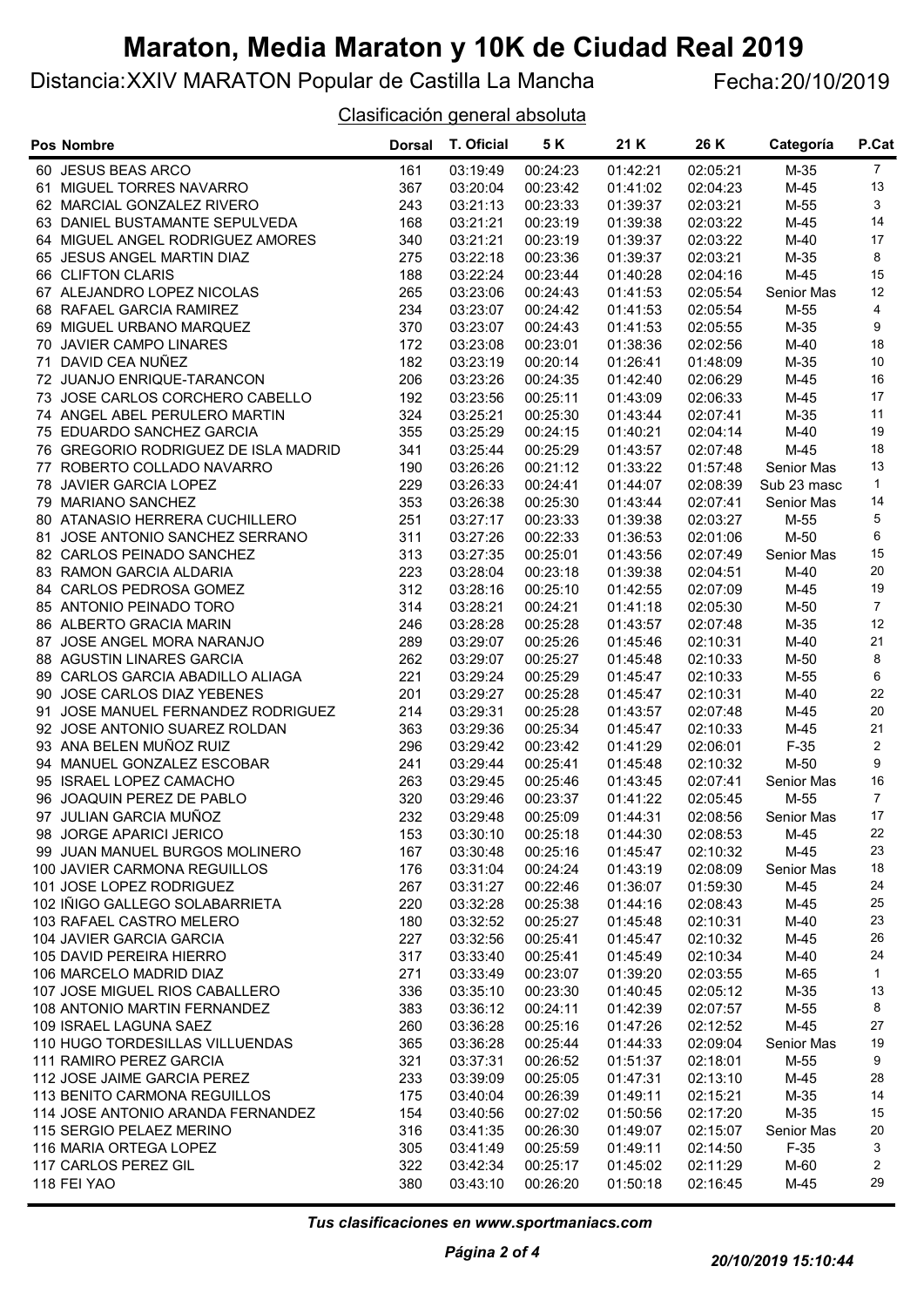Distancia:XXIV MARATON Popular de Castilla La Mancha Fecha:20/10/2019

#### Clasificación general absoluta

| Pos Nombre                         | <b>Dorsal</b> | <b>T. Oficial</b> | 5 K      | 21 K     | 26 K     | Categoría  | P.Cat          |
|------------------------------------|---------------|-------------------|----------|----------|----------|------------|----------------|
| 119 FRANCISCO JOSE COELLO DIAZ     | 189           | 03:44:05          | 00:25:16 | 01:44:16 | 02:09:30 | $M-45$     | 30             |
| 120 KERSTIN KUNZE                  | 259           | 03:44:34          | 00:25:13 | 01:47:49 | 02:14:56 | $F-45$     | $\mathbf{1}$   |
| 121 DIEGO GARCIA CHAVES            | 225           | 03:44:42          | 00:24:23 | 01:43:20 | 02:08:19 | Senior Mas | 21             |
| 122 RODRIGO OHELER SALINAS         | 303           | 03:44:57          | 00:19:59 | 01:31:45 | 02:01:10 | $M-35$     | $16\,$         |
| 123 JOSE LUIS HERRERA MARISCAL     | 252           | 03:45:22          | 00:24:23 | 01:45:01 | 02:11:13 | M-65       | $\overline{2}$ |
| 124 MIGUEL ANGEL REYES SANCHEZ     | 334           | 03:45:32          | 00:26:42 | 01:50:41 | 02:16:36 | M-40       | 25             |
| 125 FELIPE LOPEZ DIAZ DEL ALAMO    | 264           | 03:45:59          | 00:24:28 | 01:45:27 | 02:10:05 | M-40       | 26             |
| 126 JOSE MARIA LEON ALCALDE        | 261           | 03:46:01          | 00:25:01 | 01:49:35 | 02:15:21 | M-50       | 10             |
| 127 JAVIER COTALLO ALAÑON          | 194           | 03:46:13          | 00:24:57 | 01:47:58 | 02:14:38 | $M-45$     | 31             |
| 128 PEDRO ANTONIO ORTIZ VIVES      | 308           | 03:46:23          | 00:26:26 | 01:48:12 | 02:14:01 | Senior Mas | 22             |
| 129 ANTONIO MIGUEL ASENCIO GAVILAN | 156           | 03:46:24          | 00:26:31 | 01:50:43 | 02:17:29 | M-55       | 10             |
| 130 ANTONIO ASENSIO ANTEQUERA      | 157           | 03:47:40          | 00:27:04 | 01:54:46 | 02:21:22 | $M-55$     | 11             |
| 131 CARLOS ASENSIO ANTEQUERA       | 50            | 03:47:41          | 00:27:04 | 01:54:47 | 02:21:15 | M-55       | 12             |
| 132 ROSA GONZALEZ BENITO           | 240           | 03:48:06          | 00:24:09 | 01:44:25 | 02:10:29 | $F-45$     | $\overline{2}$ |
| 133 PEDRO VILLENA DIAZ             | 378           | 03:48:07          | 00:24:09 | 01:44:25 | 02:10:29 | $M-45$     | 32             |
| 134 MANUEL VELASCO PEREZ           | 375           | 03:48:11          | 00:25:06 | 01:48:55 | 02:12:17 | $M-55$     | 13             |
| 135 JOAQUIN MARTIN-CONSUEGRA SIL   | 278           | 03:48:12          | 00:25:53 | 01:51:39 | 02:18:20 | M-50       | 11             |
| 136 DOLORES ORTEGA RODRIGUEZ       | 307           | 03:49:13          | 00:27:38 | 01:55:31 | 02:22:35 | $F-45$     | 3              |
| 137 OSCAR CARRASCO BENITO          | 177           | 03:49:26          | 00:26:32 | 01:52:09 | 02:19:22 | $M-45$     | 33             |
| 138 JUAN REPULLO MARTINEZ          | 332           | 03:49:26          | 00:26:52 | 01:51:37 | 02:17:59 | $M-45$     | $34\,$         |
| 139 RAFAEL SANCHEZ ESPINOSA        | 354           | 03:50:43          | 00:27:47 | 01:55:25 | 02:22:03 | M-50       | $12$           |
| 140 MANUEL ANTONIO MORENO          | 291           | 03:51:00          | 00:25:44 | 01:49:52 | 02:18:07 | $M-45$     | 35             |
| 141 ANTERO SERRANO ROMERO DE AVILA | 361           | 03:51:12          | 00:28:41 | 01:57:39 | 02:24:24 | M-60       | $\mathbf{3}$   |
| 142 JAIME LOPEZ SANCHEZ            | 268           | 03:51:15          | 00:27:03 | 01:46:52 | 02:12:03 | M-40       | 27             |
| 143 ANTONIO CAMACHO ORTIZ          | 171           | 03:52:00          | 00:28:30 | 01:57:39 | 02:25:01 | M-50       | 13             |
| 144 IVAN VIQUEIRA URTAZA           | 379           | 03:52:48          | 00:25:25 | 01:48:38 | 02:15:08 | M-40       | 28             |
| 145 PEDRO LUIS SANCHEZ SANCHEZ     | 357           | 03:52:55          | 00:27:05 | 01:53:06 | 02:20:46 | Senior Mas | 23             |
| 146 LONGINOS PEREZ SERRANO         | 323           | 03:53:15          | 00:26:51 | 01:51:37 | 02:17:58 | $M-40$     | 29             |
| 147 JUAN JOSE CARRION ROJAS        | 178           | 03:53:16          | 00:26:51 | 01:51:37 | 02:17:58 | $M-45$     | 36             |
| 148 MANUEL BESNARD POVEDA          | 166           | 03:53:37          | 00:26:09 | 01:51:44 | 02:19:52 | M-55       | 14             |
| 149 FAUSTO GARCIA MARTINEZ         | 231           | 03:53:53          | 00:28:08 | 01:55:35 | 02:22:56 | $M-40$     | 30             |
| 150 EUGENIO GRIJALBA ARANZUBIA     | 247           | 03:54:06          | 00:24:12 | 01:43:50 | 02:09:17 | $M-45$     | 37             |
| 151 MARIA JOSE REDONDO PEREZ       | 331           | 03:54:22          | 00:26:07 | 01:53:22 | 02:21:20 | $F-45$     | 4              |
| 152 JULIAN ROQUE MARTINEZ          | 347           | 03:54:44          | 00:27:56 | 01:56:12 | 02:23:34 | M-50       | 14             |
| 153 MIGUEL ANGEL GARCIA GONZALEZ   | 228           | 03:54:48          | 00:25:17 | 01:47:48 | 02:15:37 | $M-35$     | 17             |
| 154 MIGUEL BEAS ARCO               | 162           | 03:55:31          | 00:24:23 | 01:45:56 | 02:12:46 | $M-40$     | 31             |
| 155 JOSé ANDRéS REYES CAñADILLA    | 333           | 03:55:41          | 00:28:20 | 01:55:26 | 02:22:45 | Senior Mas | 24             |
| 156 ANTONIO CAHUCHOLA REDONDO      | 169           | 03:55:59          | 00:27:54 | 01:57:09 | 02:24:25 | $M-40$     | 32             |
| 157 ANTONIO SANCHEZ SUAREZ         | 358           | 03:55:59          | 00:27:53 | 01:57:09 | 02:24:25 | $M-40$     | 33             |
| 158 ANGEL ANDRES MALDONADO ZARCA   | 272           | 03:56:42          | 00:27:57 | 01:56:14 | 02:23:35 | M-50       | 15             |
| 159 JUAN CARLOS PEREZ CARBALLAL    | 319           | 03:57:50          | 00:28:08 | 01:55:35 | 02:22:57 | M-40       | 34             |
| 160 XELO MAS MOLIO                 | 281           | 03:57:53          | 00:27:30 | 01:58:33 | 02:26:43 | $F-55$     | $\mathbf{1}$   |
| <b>161 MANUEL RICO FRANCES</b>     | 335           | 03:58:01          | 00:28:38 | 01:59:22 | 02:27:29 | M-65       | 3              |
| 162 CEFERINO FUENTES VILLAFUERTE   | 218           | 03:58:43          | 00:27:36 | 01:55:30 | 02:22:35 | M-40       | 35             |
| 163 JOSE MANUEL ROBLES TORIBIO     | 338           | 03:58:46          | 00:27:56 | 01:56:13 | 02:23:35 | $M-45$     | $38\,$         |
| 164 FRANCISCO JORDAN               | 256           | 03:59:48          | 00:28:22 | 01:59:22 | 02:27:29 | M-55       | 15             |
| 165 ARMANDO QUILON GONZALEZ        | 329           | 04:00:09          | 00:27:26 | 01:53:30 | 02:21:15 | M-35       | 18             |
| 166 HUMBERTO QUILON GONZALEZ       | 330           | 04:00:11          | 00:27:26 | 01:53:30 | 02:21:16 | Senior Mas | 25             |
| 167 EDGAR CAMPOS FERNANDEZ         | 173           | 04:00:21          | 00:28:42 | 02:01:12 | 02:29:28 | M-35       | 19             |
| 168 SANTIAGO MARTIN SERENO         | 276           | 04:02:22          | 00:26:42 | 01:51:01 | 02:18:34 | M-60       | 4              |
| 169 ALBERTO ESTEBAN POZUELO        | 208           | 04:03:56          | 00:29:39 | 02:03:02 | 02:32:05 | M-40       | 36             |
| 170 JUAN VICENTE GALINDO GARCIA    | 219           | 04:05:35          | 00:29:09 | 02:01:14 | 02:30:04 | M-60       | $\sqrt{5}$     |
| 171 MANUEL RODRIGO DONATE          | 339           | 04:05:59          | 00:25:17 | 01:52:08 | 02:23:05 | M-60       | 6              |
| 172 IZHAR VALIENTE NEILA           | 372           | 04:06:42          | 00:29:17 | 02:02:29 | 02:31:09 | Senior Mas | 26             |
| 173 DOMINGO MORENO PIEDRAHITA      | 294           | 04:06:51          | 00:30:33 | 02:03:04 | 02:32:03 | M-60       | $\overline{7}$ |
| 174 DAVID PAÑOS PEREZ              | 309           | 04:07:23          | 00:28:38 | 01:57:42 | 02:26:16 | M-45       | 39             |
| 175 AMELIA FERNANDEZ ACEÑA         | 212           | 04:08:04          | 00:29:15 | 02:01:46 | 02:29:40 | $F-35$     | 4              |
| 176 EDU DELGADO                    | 197           | 04:08:25          | 00:27:59 | 01:57:38 | 02:26:21 | M-40       | 37             |
| 177 BENITO HORRILLO CARMONA        | 254           | 04:08:49          | 00:24:19 | 01:46:51 | 02:14:50 | M-40       | 38             |

Tus clasificaciones en www.sportmaniacs.com